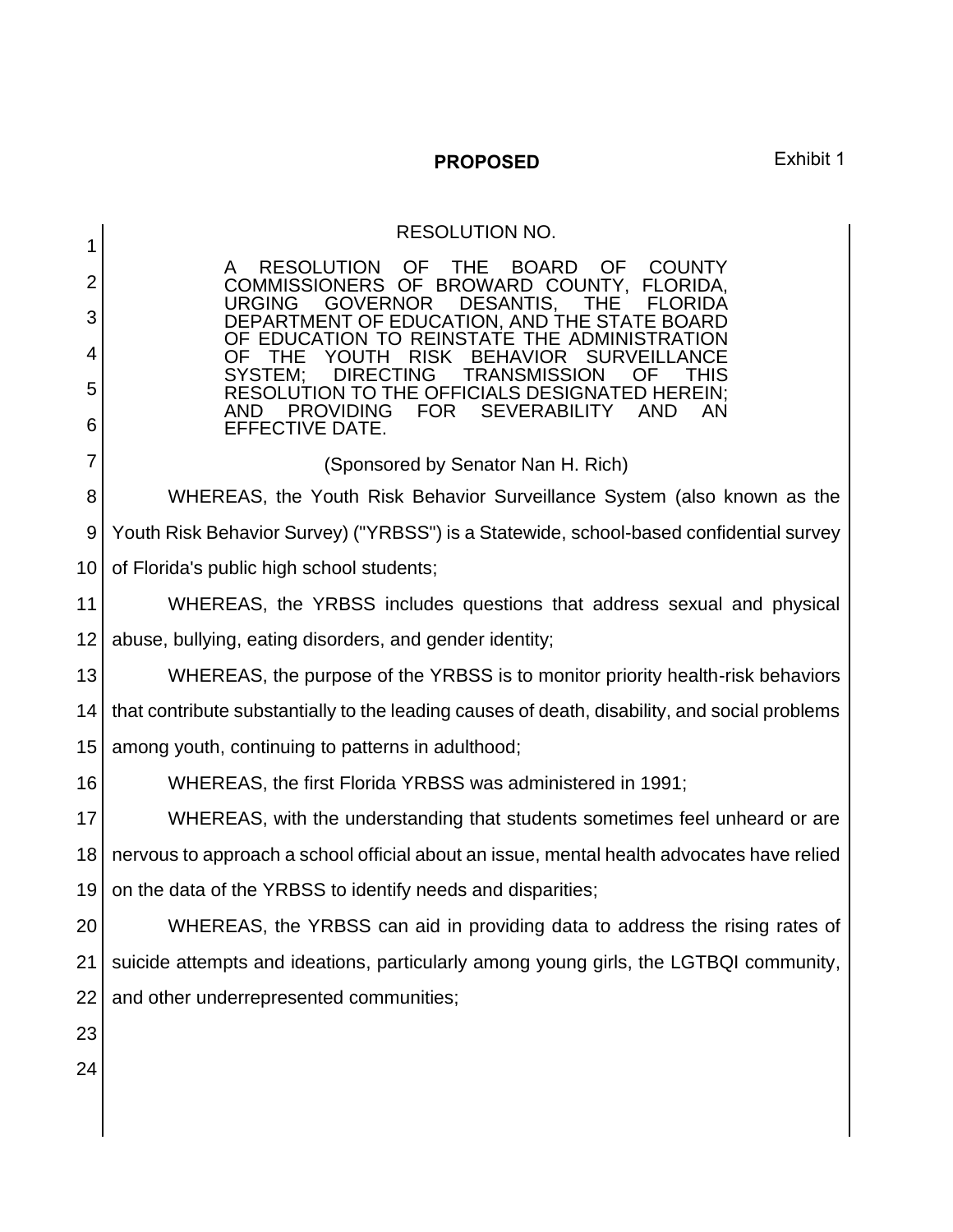1 2 3 WHEREAS, since 2001, the YRBSS has been jointly administered in odd-numbered years by the Florida Department of Health and the Florida Department of Education;

4 5 6 WHEREAS, in 2001, the YRBSS became part of the Florida Youth Survey that includes the Florida Youth Tobacco Survey, the Middle School Health Behavior Survey, and the Florida Youth Substance Abuse Survey;

7 8 9 10 WHEREAS, the YRBSS has been supported by many agencies, including the Florida Departments of Education, Children and Families, and Juvenile Justice; school districts throughout the State; and the Division of Adolescent and School Health at the Centers for Disease Control and Prevention; and

11 12 WHEREAS, the Florida Department of Education has recently withdrawn its participation in the YRBSS, NOW, THEREFORE,

13

14 15 BE IT RESOLVED BY THE BOARD OF COUNTY COMMISSIONERS OF BROWARD COUNTY, FLORIDA:

16

17 18 19 20 21 22 Section 1. The Broward County Board of County Commissioners ("Board") urges Governor DeSantis, the Florida Department of Education, and the State Board of Education to reinstate the administration of the YRBSS, in recognition of the vital role that the YRBSS plays in monitoring priority health-risk behaviors that contribute substantially to the leading causes of death, disability, and social problems among youth, continuing to patterns in adulthood.

23 24 Section 2. The Board directs the County Administrator to transmit a copy of this Resolution to Governor DeSantis; the Florida Department of Education; successor

2